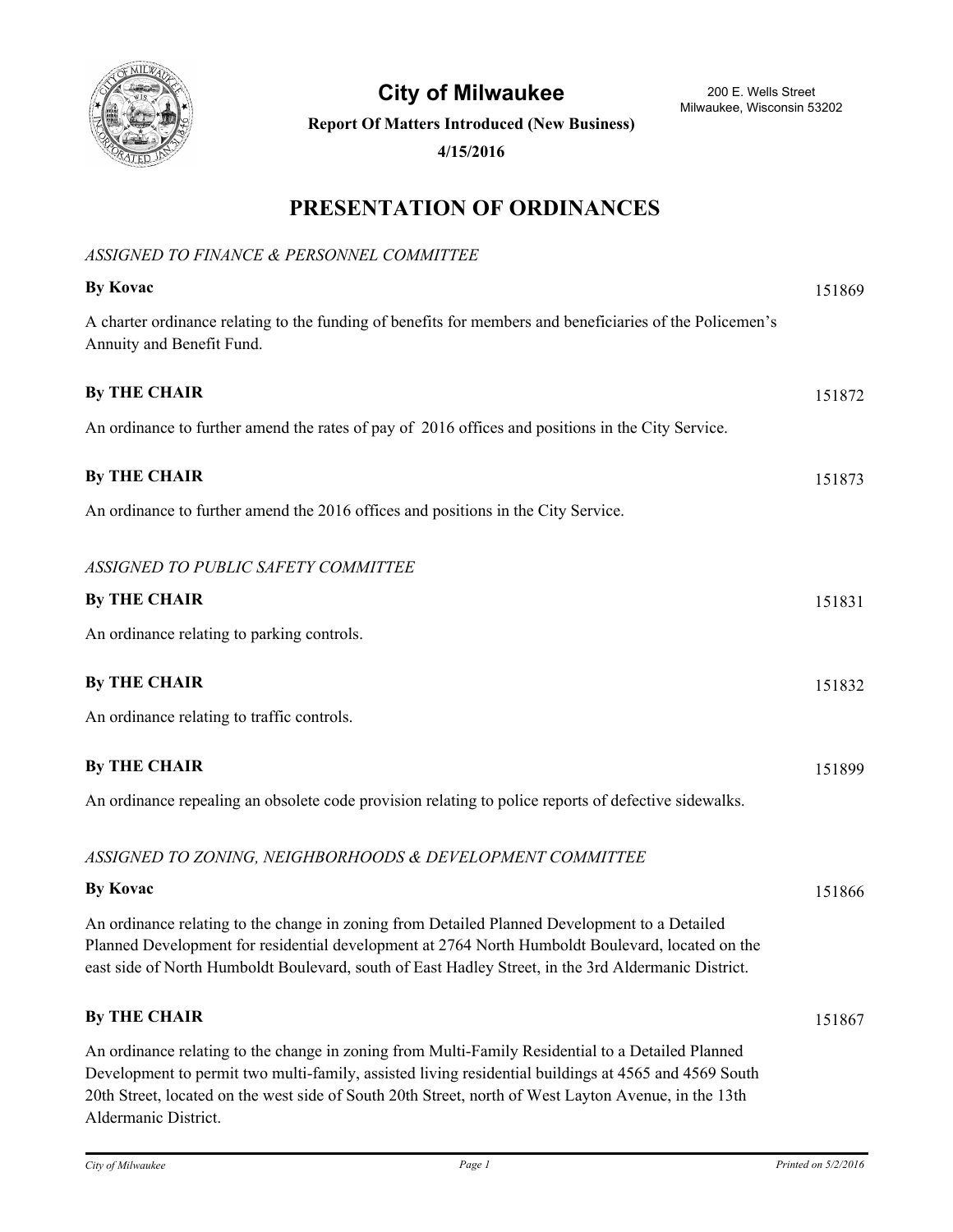#### **By Kovac** 151883

A substitute ordinance relating to the 1st Amendment to the Detailed Planned Development known as Kane Commons to permit design changes to a previously approved residence at 1168-1170 East Kane Place, located on the north side of East Kane Place, east of North Humboldt Avenue, in the 3rd Aldermanic District.

### **PRESENTATION OF RESOLUTIONS AND MOTIONS**

#### *ASSIGNED TO COMMUNITY & ECONOMIC DEVELOPMENT COMMITTEE*

| <b>By THE CHAIR</b>                                                                                                                                                                              | 151858 |
|--------------------------------------------------------------------------------------------------------------------------------------------------------------------------------------------------|--------|
| Resolution relating to the transfer of 2016 Emergency Solutions Grant Entitlement funds between<br>categories for Guest House of Milwaukee, Inc. and Community Development Grant Administration. |        |
| <b>By THE CHAIR</b>                                                                                                                                                                              | 151859 |
| Resolution relating to the use and allocation of Community Development Block Grant 2016<br>reprogramming funds.                                                                                  |        |
| <b>By THE CHAIR</b>                                                                                                                                                                              | 151860 |
| Resolution relating to the use and allocation of HOME Investment Partnership 2016 reprogramming<br>funds.                                                                                        |        |
| <b>By THE CHAIR</b>                                                                                                                                                                              | 151861 |
| Resolution relating to the use and allocation of Emergency Solutions Grant 2015 reprogramming funds.                                                                                             |        |
| <b>By THE CHAIR</b>                                                                                                                                                                              | 151900 |
| Resolution relative to the acceptance and funding of the 2016 Milwaukee Continuum of Care grant from<br>Milwaukee County.                                                                        |        |
| ASSIGNED TO FINANCE & PERSONNEL COMMITTEE                                                                                                                                                        |        |
| <b>By THE CHAIR</b>                                                                                                                                                                              | 151835 |
| Resolution authorizing the transfer of an Interest Rate Exchange Agreement for Milwaukee Public<br>Schools.                                                                                      |        |
| <b>By THE CHAIR</b>                                                                                                                                                                              | 151850 |
| Resolution authorizing up to \$200,000 from the Common Council Contingent Fund for expenditures<br>relating to excess proceeds fees payable to the State of Wisconsin as abandoned property.     |        |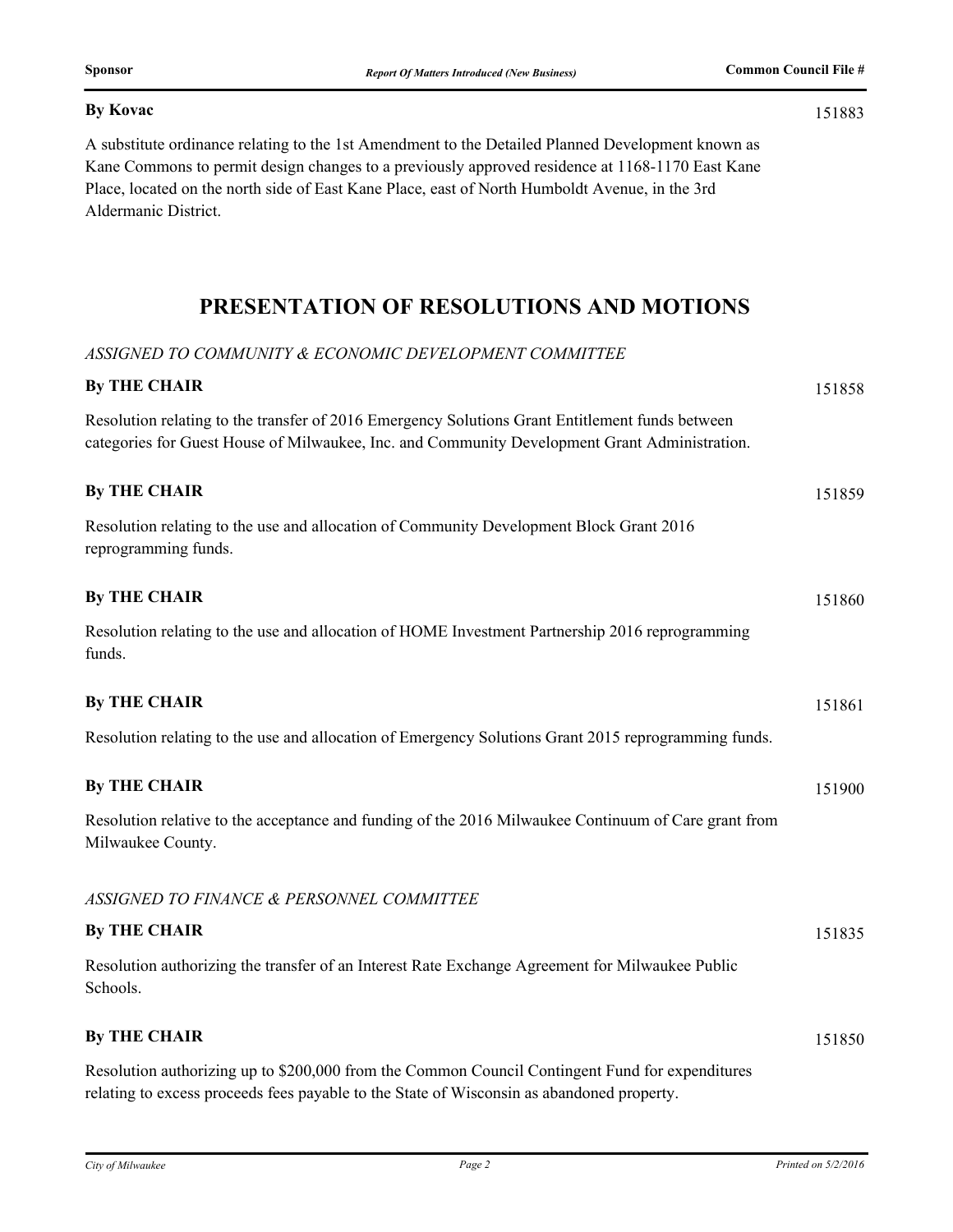| <b>By THE CHAIR</b>                                                                                                                                                                                                                                       | 151874 |
|-----------------------------------------------------------------------------------------------------------------------------------------------------------------------------------------------------------------------------------------------------------|--------|
| Resolution authorizing attendance at conventions, seminars and other travel.                                                                                                                                                                              |        |
| ASSIGNED TO JUDICIARY & LEGISLATION COMMITTEE                                                                                                                                                                                                             |        |
| <b>By THE CHAIR</b>                                                                                                                                                                                                                                       | 151808 |
| Resolution authorizing the return of real estate located at 1851 N. 2nd Street in the 6th Aldermanic<br>District to former owner Reservoir Properties LLC.                                                                                                |        |
| <b>By THE CHAIR</b>                                                                                                                                                                                                                                       | 151809 |
| Resolution authorizing the return of real estate located at 5270 N. 44th Street in the 1st Aldermanic<br>District to former owner Delwin L. Polk II.                                                                                                      |        |
| <b>By THE CHAIR</b>                                                                                                                                                                                                                                       | 151810 |
| Resolution authorizing the return of real estate located at 8940 N. Michele Street in the 9th Aldermanic<br>District to former owner City Wide Investments LLC.                                                                                           |        |
| <b>By THE CHAIR</b>                                                                                                                                                                                                                                       | 151811 |
| Resolution relating to the appeal of Paul Moore for personal injuries.                                                                                                                                                                                    |        |
| <b>By THE CHAIR</b>                                                                                                                                                                                                                                       | 151819 |
| Resolution authorizing payment of the claim of Paul Ropel, in the amount of \$5,000.                                                                                                                                                                      |        |
| <b>By THE CHAIR</b>                                                                                                                                                                                                                                       | 151823 |
| Resolution to cancel real estate taxes levied against certain parcel identified by tax key number<br>155-9983-200-6, 6161 N. 64th Street, (64th St LLC), on the 2010, 2011 and 2012 manufacturing tax<br>rolls, interest waived per settlement agreement. |        |
| <b>By THE CHAIR</b>                                                                                                                                                                                                                                       | 151829 |
| Resolution authorizing the return of real estate located at 3733 N. 61st Street in the 10th Aldermanic<br>District to former owner Dominic Cheski.                                                                                                        |        |
| <b>By THE CHAIR</b>                                                                                                                                                                                                                                       | 151830 |
| Resolution authorizing the return of real estate located at 2844 N. 46th Street in the 7th Aldermanic<br>District to former owner HB & Associates LLC (Application made by Cheryl Hobbs).                                                                 |        |
| <b>By THE CHAIR</b>                                                                                                                                                                                                                                       | 151842 |

Resolution relating to the appeal of Virgil Cotton, Jr. for property damage. (9th Aldermanic District)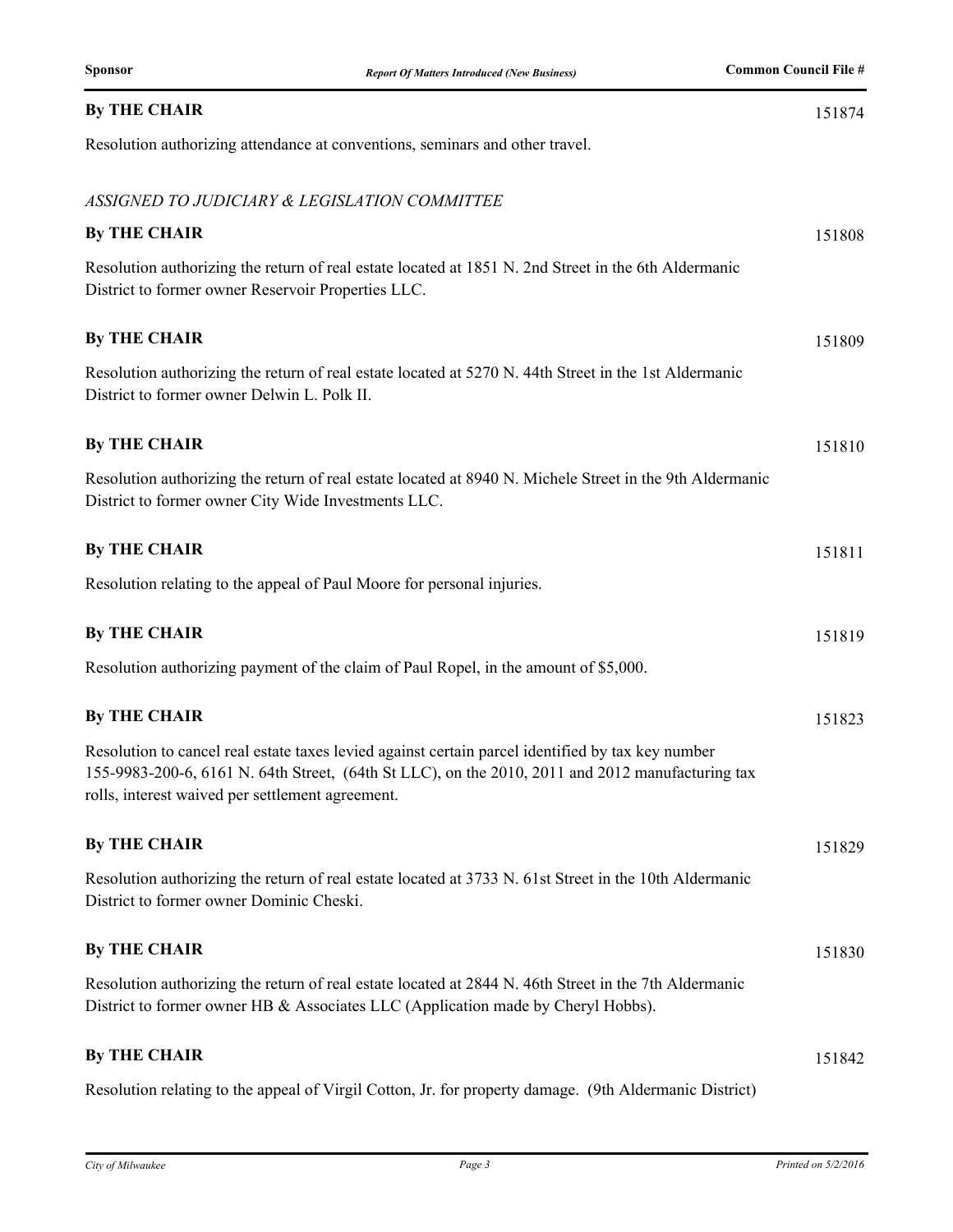| <b>By THE CHAIR</b>                                                                                                                                                                                                          | 151862 |
|------------------------------------------------------------------------------------------------------------------------------------------------------------------------------------------------------------------------------|--------|
| Resolution authorizing payment of the claim of Troy Hopgood, in the amount of \$25,000.                                                                                                                                      |        |
| <b>By THE CHAIR</b>                                                                                                                                                                                                          | 151889 |
| Resolution relating to the appeal of Janis Mertin for property damage. (13th Aldermanic District)                                                                                                                            |        |
| <b>By THE CHAIR</b>                                                                                                                                                                                                          | 151896 |
| Resolution relating to the claim of Tammy Jackson, agent for State Farm Insurance on behalf of the<br>Bostonian Village South Owners Association, Inc. for property damage. (13th Aldermanic District)                       |        |
| ASSIGNED TO LICENSES COMMITTEE                                                                                                                                                                                               |        |
| <b>By THE CHAIR</b>                                                                                                                                                                                                          | 151876 |
| Motion relating to the recommendations of the Licenses Committee relative to licenses.                                                                                                                                       |        |
| ASSIGNED TO PUBLIC SAFETY COMMITTEE                                                                                                                                                                                          |        |
| <b>By THE CHAIR</b>                                                                                                                                                                                                          | 151882 |
| Substitute resolution relative to the acceptance and funding of the Adult Immunization Grant from the<br>Wisconsin Department of Health Services, Division of Public Health.                                                 |        |
| <b>By Murphy</b>                                                                                                                                                                                                             | 151902 |
| Communication from the Milwaukee Police Department relating to the purchase, installation and<br>deployment of StarChase pursuit management technology units.                                                                |        |
| ASSIGNED TO PUBLIC WORKS COMMITTEE                                                                                                                                                                                           |        |
| <b>By THE CHAIR</b>                                                                                                                                                                                                          | 151826 |
| Resolution granting a special privilege to 2100 North Farwell Avenue LLC for a concrete step in the<br>public right-of-way for the premises at 2108 North Farwell Avenue, in the 3rd Aldermanic District.                    |        |
| <b>By THE CHAIR</b>                                                                                                                                                                                                          | 151827 |
| Resolution granting a special privilege to Blue Ribbon Suites LLC for a monument sign in the public<br>right-of-way for the premises at 1125 North 9th Street, in the 4th Aldermanic District.                               |        |
| <b>By THE CHAIR</b>                                                                                                                                                                                                          | 151828 |
| Resolution granting a special privilege to ACIF Corp for a portion of an ADA ramp with handrails<br>projecting into the public right-of-way for the premises at 2900 West Lincoln Avenue, in the 8th<br>Aldermanic District. |        |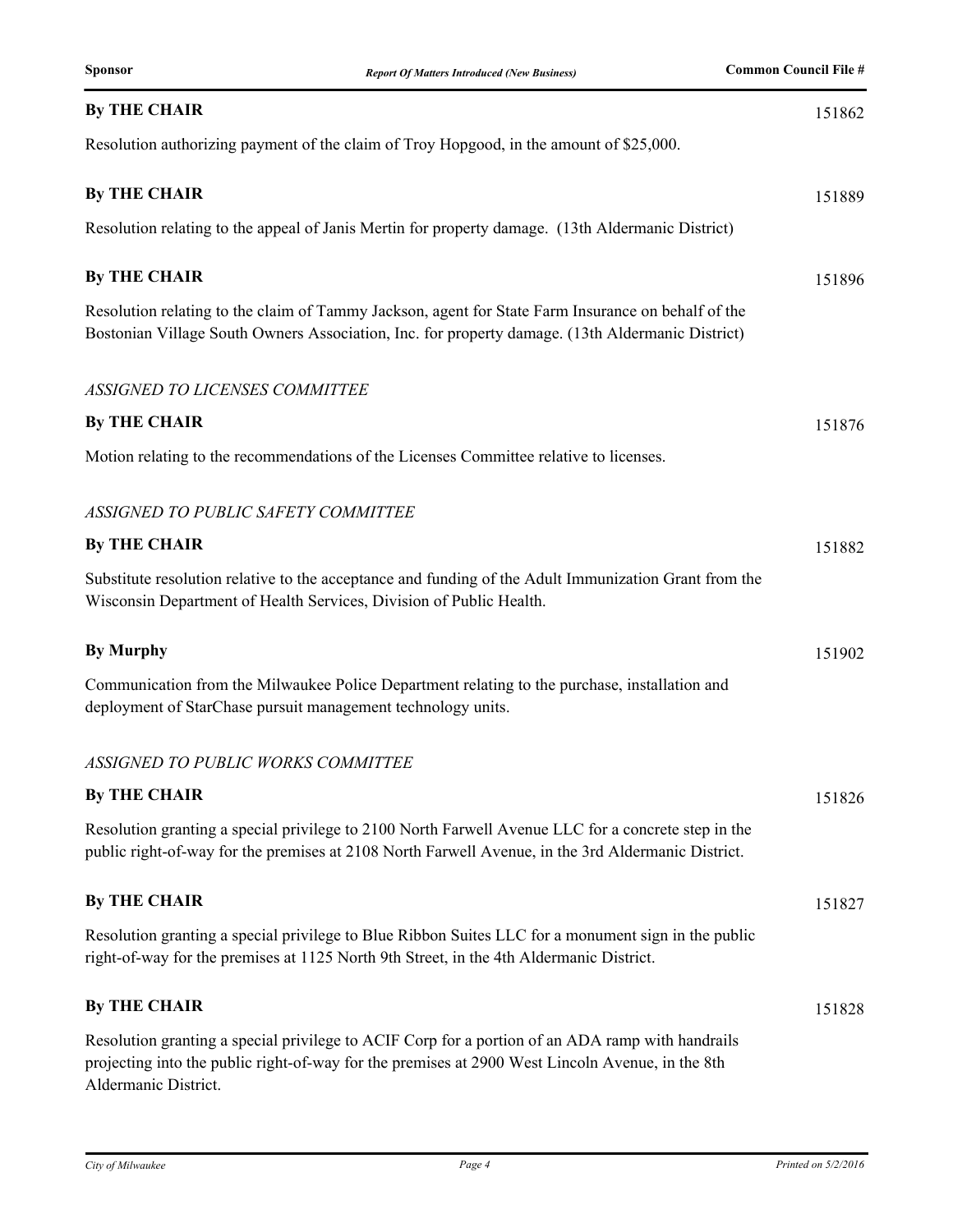| <b>By THE CHAIR</b>                                                                                                                                                                                                                                                                                                                                                                                                                     | 151833 |
|-----------------------------------------------------------------------------------------------------------------------------------------------------------------------------------------------------------------------------------------------------------------------------------------------------------------------------------------------------------------------------------------------------------------------------------------|--------|
| Resolution relative to acceptance and funding of a Green Solutions grant from the Milwaukee<br>Metropolitan Sewerage District for the installation of stormwater tree systems within the sidewalk areas<br>of South Kinnickinnic Avenue between East Lincoln Avenue and East Morgan Avenue in the 14th<br>Aldermanic District.                                                                                                          |        |
| <b>By THE CHAIR</b>                                                                                                                                                                                                                                                                                                                                                                                                                     | 151834 |
| Resolution relative to acceptance and funding of a Green Solutions grant from the Milwaukee<br>Metropolitan Sewerage District for the installation of bioswales in the medians of North Sherman<br>Boulevard between West North Avenue and West Locust Street in the 15th Aldermanic District.                                                                                                                                          |        |
| <b>By THE CHAIR</b>                                                                                                                                                                                                                                                                                                                                                                                                                     | 151838 |
| Resolution amending a special privilege for change of ownership to East North Avenue Restaurant LLC<br>for a line fence in the public right-of-way for the premises at 1614 East North Avenue, in the 3rd<br>Aldermanic District.                                                                                                                                                                                                       |        |
| <b>By THE CHAIR</b>                                                                                                                                                                                                                                                                                                                                                                                                                     | 151839 |
| Resolution amending a special privilege to Spirit of Milwaukee Incorporated for addition of gateway<br>signs in the public right-of-way at the intersection of West 100th Street, West Lisbon Avenue and West<br>Capitol Drive, in the 5th Aldermanic District.                                                                                                                                                                         |        |
| <b>By Bauman</b>                                                                                                                                                                                                                                                                                                                                                                                                                        | 151840 |
| Resolution directing an installation of rapid flashing beacons at the pedestrian crossing at 487 E. Juneau<br>Avenue.                                                                                                                                                                                                                                                                                                                   |        |
| <b>By THE CHAIR</b>                                                                                                                                                                                                                                                                                                                                                                                                                     | 151845 |
| Resolution authorizing the City Comptroller to transfer additional funds to the previously established<br>project for the Wisconsin Department of Transportation and the City of Milwaukee for cost<br>participation for the construction and design of four projects in various Aldermanic districts with a total<br>estimated cost increase for the projects of \$919,500, with one hundred percent of increase being<br>City-funded. |        |
| <b>By THE CHAIR</b>                                                                                                                                                                                                                                                                                                                                                                                                                     | 151846 |
| Resolution determining it necessary to make various assessable public improvements at various<br>locations and appropriating funds for these purposes with the City engineering cost estimated to be<br>\$80,000 for a total estimated cost of these projects being \$500,000.                                                                                                                                                          |        |
| <b>By THE CHAIR</b>                                                                                                                                                                                                                                                                                                                                                                                                                     | 151847 |
| Resolution relative to approving the levying of assessments and construction of assessable public                                                                                                                                                                                                                                                                                                                                       |        |

improvement projects at various locations and appropriating funds for these purposes.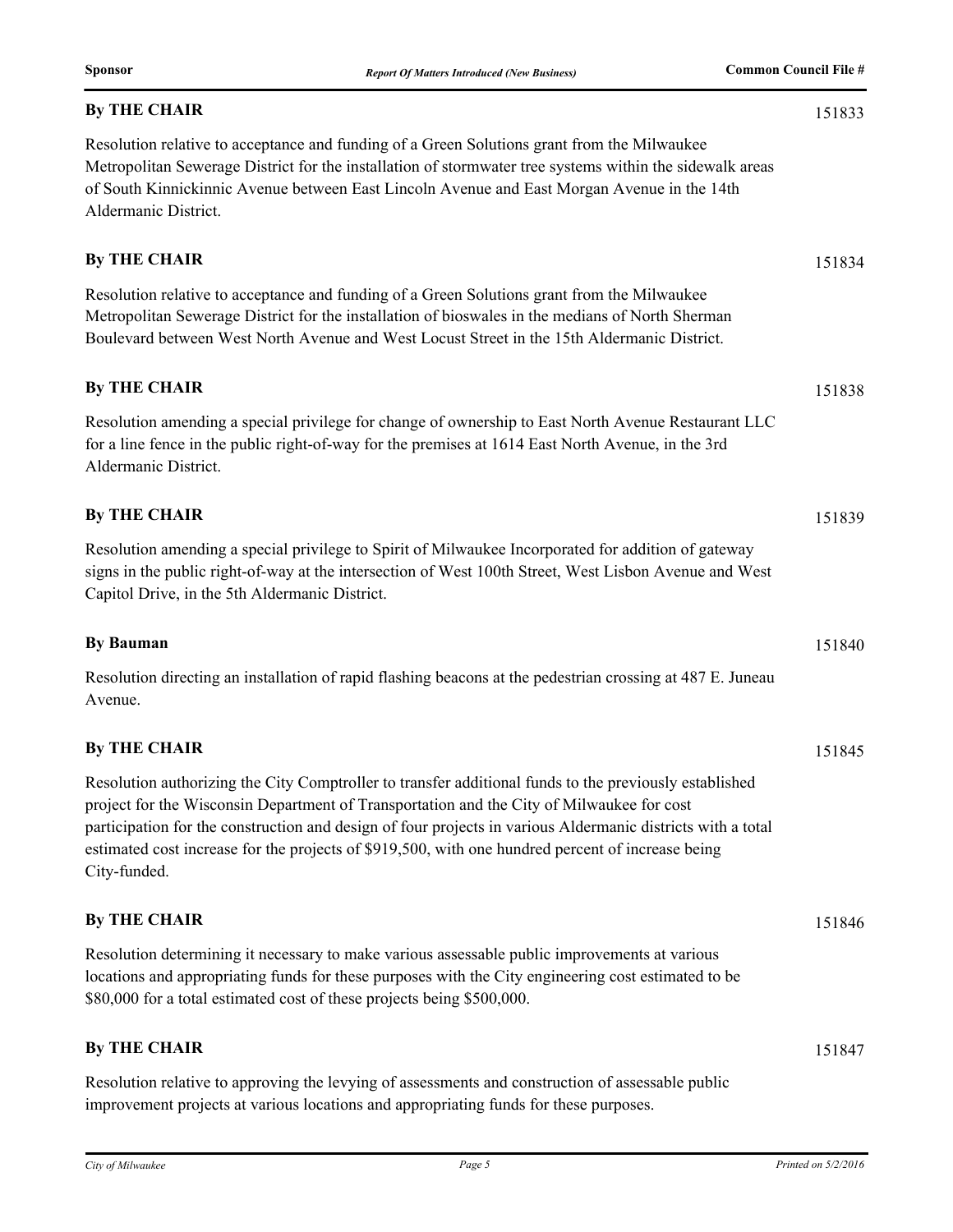| <b>By THE CHAIR</b>                                                                                                                                                                                                                                                                                                                                                                      | 151848 |
|------------------------------------------------------------------------------------------------------------------------------------------------------------------------------------------------------------------------------------------------------------------------------------------------------------------------------------------------------------------------------------------|--------|
| Resolution determining it necessary to make various nonassessable public improvements at various<br>locations and appropriating funds for these purposes with the City engineering cost estimated to be<br>\$100,000 for a total estimated cost of these projects being \$2,513,810.                                                                                                     |        |
| <b>By THE CHAIR</b>                                                                                                                                                                                                                                                                                                                                                                      | 151849 |
| Resolution approving construction of nonassessable public improvements at various locations and<br>appropriating funds for these purposes with the City construction cost estimated to be \$760,000 for a<br>total estimated cost of these projects being \$825,000.                                                                                                                     |        |
| <b>By Perez</b>                                                                                                                                                                                                                                                                                                                                                                          | 151852 |
| Resolution relating to a development agreement, a \$4.5 million loan and the sale of a portion of a<br>City-owned parking lot located at 1643 S. 9th St. to Gorman & Company, Inc., for a development<br>project that includes a new Milwaukee Public Library branch to be located at 910 W. Mitchell Street.                                                                            |        |
| <b>By THE CHAIR</b>                                                                                                                                                                                                                                                                                                                                                                      | 151868 |
| Resolution amending a special privilege for change of ownership to Haymarket Lofts L.P. for existing<br>building encroachments in the public right-of-way for the premises at 1400 North 4th Street, in the 4th<br>Aldermanic District.                                                                                                                                                  |        |
| <b>By THE CHAIR</b>                                                                                                                                                                                                                                                                                                                                                                      | 151877 |
| Motion relating to the recommendations of the Public Works Committee relative to licenses.                                                                                                                                                                                                                                                                                               |        |
| <b>By Kovac</b>                                                                                                                                                                                                                                                                                                                                                                          | 151890 |
| Resolution relative to acceptance and funding of a Green Solutions grant from the Milwaukee<br>Metropolitan Sewerage District for the installation of bioswales within the terrace areas of North<br>Terrace Avenue between East Bradford Avenue and East Lafayette Place in the 3rd Aldermanic District.                                                                                |        |
| <b>By THE CHAIR</b>                                                                                                                                                                                                                                                                                                                                                                      | 151891 |
| Resolution relating to an operating agreement between Midwest Bikeshare, Inc., and the City of<br>Milwaukee.                                                                                                                                                                                                                                                                             |        |
| <b>By THE CHAIR</b>                                                                                                                                                                                                                                                                                                                                                                      | 151893 |
| Resolution authorizing the proper City Officers to execute Sewer Easement Releases SER-1541A and<br>B, SER-2063, SER-2590, SER-2666A and B, Water Easement Releases WER-867 and 891 and Quit<br>Claim Deeds QCD-1541A and B, QCD-2063, QCD-2864, QCD-2666A and B and QCD-2863 of sewer<br>facilities in the area bounded by West Harrison Avenue, vacated South 4th Street, vacated West |        |

Cleveland Avenue and South 6th Street, in the 14th Aldermanic District.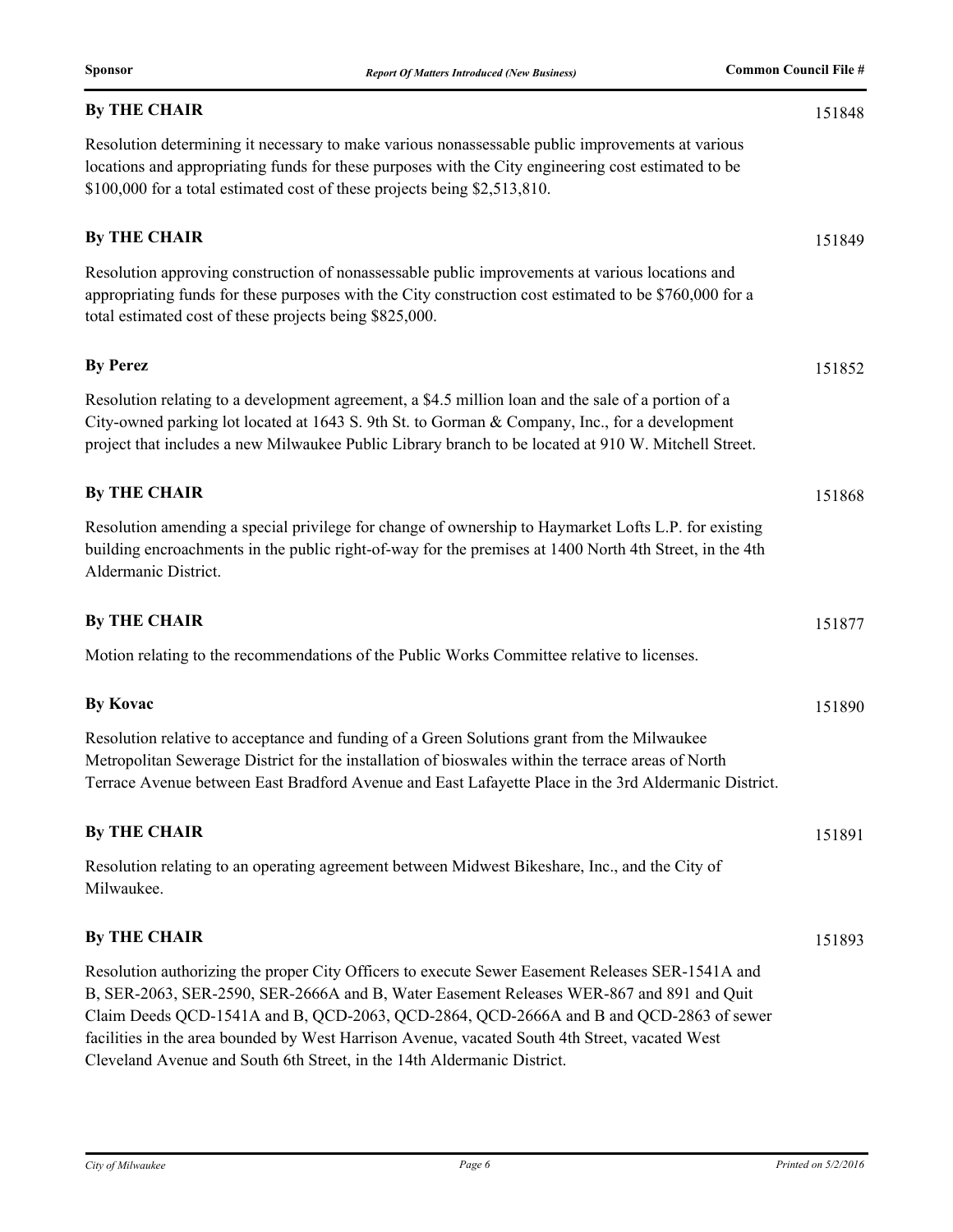#### **By Murphy** 151901

Resolution approving an amendment to the lease agreement Between the City of Milwaukee and New Cingular Wireless LLC for the placement of personal communications antennas and ancillary equipment at the Hawley Road Water Tower.

#### **By THE CHAIR** 151903

Resolution authorizing the Commissioner of Public Works to execute a revised project agreement titled "State Municipal Agreement for a State-Let Urbanized Area STP-Urban Project" with the Wisconsin Department of Transportation for the improvement of West Lloyd Street from North 60th Street to West Lisbon Avenue, with 80% State and Federal aid, under the Surface Transportation Program.

#### *ASSIGNED TO ZONING, NEIGHBORHOODS & DEVELOPMENT COMMITTEE*

# **By THE CHAIR** 151837 Substitute resolution relating to a Minor Modification to the Detailed Planned Development known as Honey Creek Corporate Center, Phase IV, to permit additional building wall signage at 9000 West Chester Street, located on the north side of West Chester Street, east of South 92nd Street, in the 10th Aldermanic District. **By Stamper** 151864 Resolution authorizing acceptance of the unsolicited offer to purchase from Regina Williams for the City-owned property located at 2207 North Lindsay Street, in the 15th Aldermanic District. **By Kovac** 151884 Substitute resolution relating to a Minor Modification to the Detailed Planned Development known as Columbia St. Mary's Prospect West, Phase 1, to permit additional signage for the Medical Commons parking structure at 2311 North Prospect Avenue, located on the north side of East North Avenue, west of North Prospect Avenue, in the 3rd Aldermanic District. **By THE CHAIR** 151894 Resolution relating to the sale of Milwaukee Public Schools property in accordance with Wisconsin Statutes Section 119.61 **By Stamper** 151895 Resolution authorizing the City of Milwaukee to accept assignment of right to purchase 4623 West

Lisbon Avenue and authorizing expenditures to acquire said property, in the 15th Aldermanic District.

# **PRESENTATION OF COMMUNICATIONS**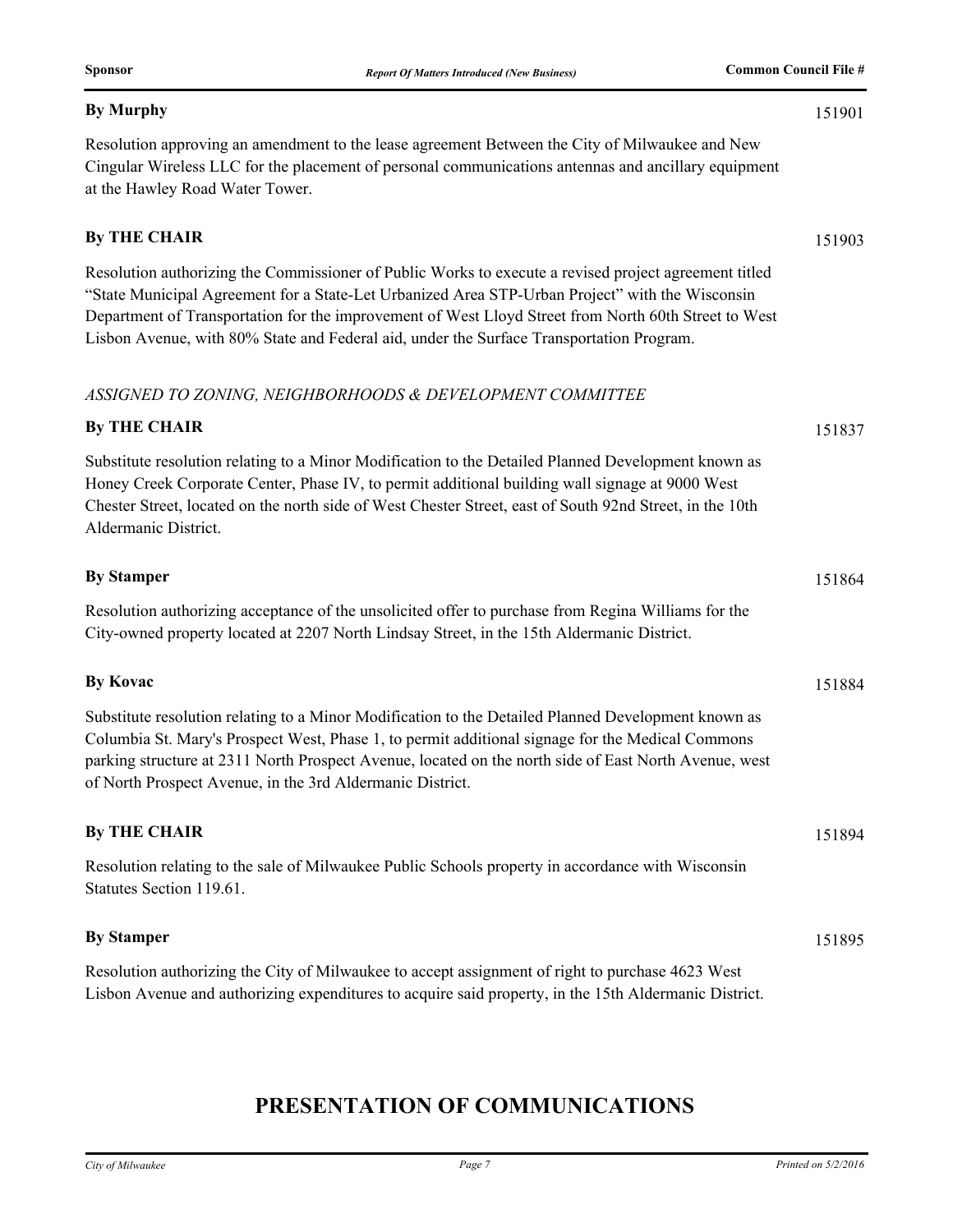| <b>ORDERED ON FILE</b>                                                                                                                                                                                        |        |
|---------------------------------------------------------------------------------------------------------------------------------------------------------------------------------------------------------------|--------|
| <b>By THE CHAIR</b>                                                                                                                                                                                           | 151793 |
| Communication from the City Clerk relating to the service of papers.                                                                                                                                          |        |
| <b>By THE CHAIR</b>                                                                                                                                                                                           | 151794 |
| Communication from the City Clerk relating to official notices and reports.                                                                                                                                   |        |
| <b>By THE CHAIR</b>                                                                                                                                                                                           | 151801 |
| Communication from MATA Community Media transmitting its 2014-2015 Finanical Statements.                                                                                                                      |        |
| <b>By THE CHAIR</b>                                                                                                                                                                                           | 151805 |
| Communication from the Department of Administration relating to grants applied for in February of<br>2016.                                                                                                    |        |
| <b>By THE CHAIR</b>                                                                                                                                                                                           | 151843 |
| Communication from the Department of Administration relating to grants applied for in March of 2016.                                                                                                          |        |
| <b>By THE CHAIR</b>                                                                                                                                                                                           | 151844 |
| Communication from the Municipal Court transmitting the oath of office of Reserve Municipal Court<br>Judge Kevin Mathews.                                                                                     |        |
| <b>By THE CHAIR</b>                                                                                                                                                                                           | 151851 |
| Appointment of Ald. Michael Murphy to serve on the Zoning, Neighborhoods and Development<br>Committee replacing Ald. Nik Kovac for the meeting on Tuesday, April 12, 2016 by the Common<br>Council President. |        |
| <b>By THE CHAIR</b>                                                                                                                                                                                           | 151885 |
| Appointment of Mary Schanning to serve as Deputy City Attorney by the City Attorney.                                                                                                                          |        |
| <b>By THE CHAIR</b>                                                                                                                                                                                           | 151886 |
| Appointment of Lieutenant Donald Baral, III as designee to the Outstanding Debt Work Group by the<br>Police Chief.                                                                                            |        |
| ASSIGNED TO COMMUNITY & ECONOMIC DEVELOPMENT COMMITTEE                                                                                                                                                        |        |
| <b>By THE CHAIR</b>                                                                                                                                                                                           | 151853 |
| Reappointment of Thomas Bernacchi to the Business Improvement District #21 (Downtown                                                                                                                          |        |

Management District) by the Mayor. (4th Aldermanic District)